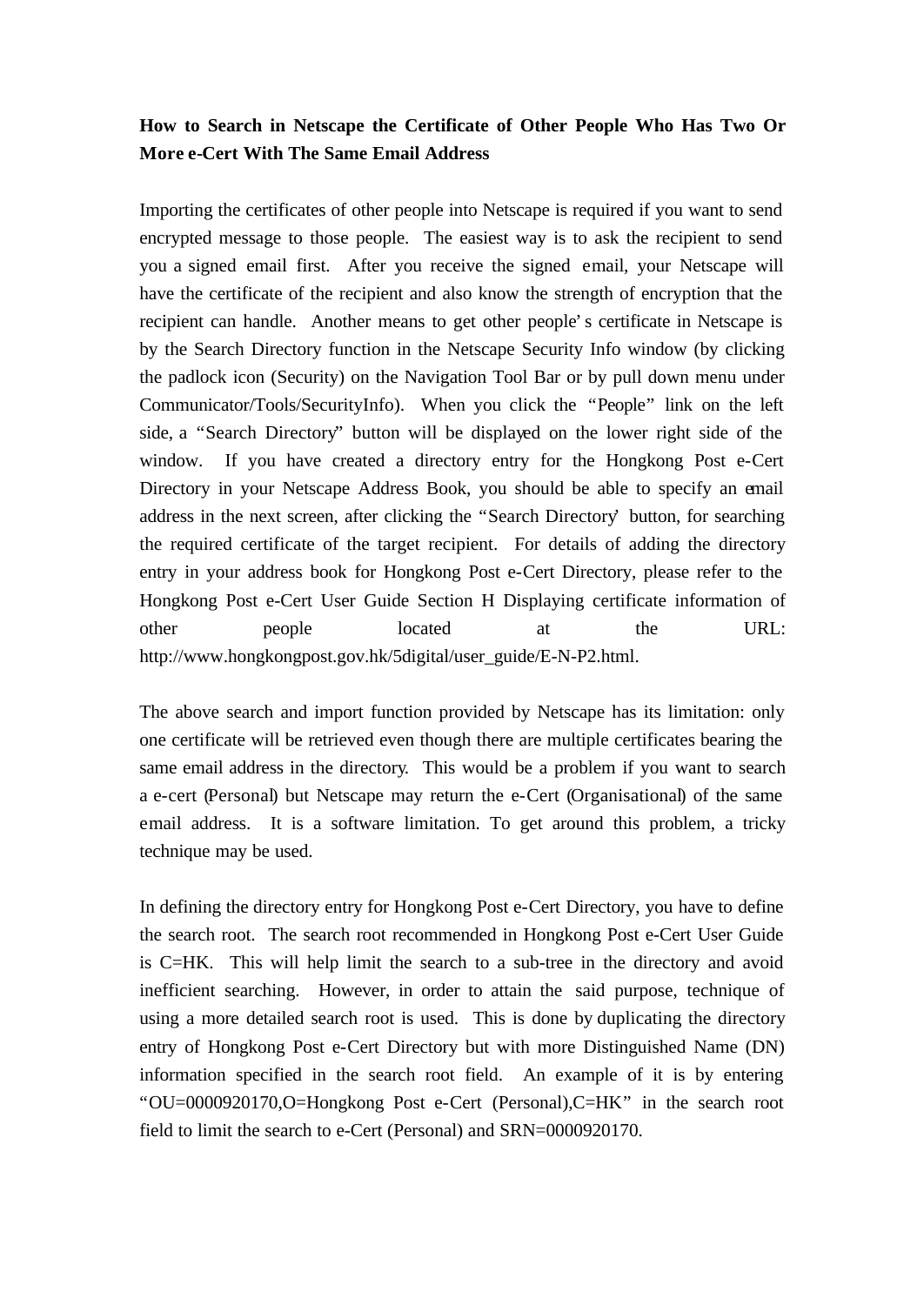In summary, there are 3 steps of user process for searching and importing a desired certificate of the target recipient :

Step 1: Search the certificate(s) of the target recipient using the Hongkong Post e-Cert Directory in your Netscape Address Book (Please refer to the Hongkong Post e-Cert User Guide Section H Displaying certificate information of other people located at the URL: http://www.hongkongpost.gov.hk/5digital/user\_guide/E-N-P2.html) Examine the certificate content of each entry in the search result and write down the DN (e.g. O and OU fields) of the certificate you want.

Step 2: Specify a more detailed search root for the duplicated directory entry of Hongkong Post e-Cert Directory according to the DN of the certificate to be searched.

Step 3: Go back to the Security Info Windows of Netscape. Click the People link on the left side and then the "Search Directory" button on the lower right side of the window. Select the duplicated Hongkong Post e-Cert Directory with detailed search root and then type in the email address of the desired certificate. You should be able to import the correct certificate.

The followings are some examples on the values of the search root:

### *Scenario 1:*

Chan Tai Man has applied 2 certificates (a e-Cert (Personal) and a e-Cert (Organisational) ) using the same email address "chantaiman@hotmail.com".

The contents of the subject field in the certificates of Chan Tai Man can be found by searching by name or by email address in the Address Book using Hongkong Post e-Cert Directory with search root "C=HK":

| <b>Subject Field in the</b> | <b>Certificate 1</b>   | <b>Certificate 2</b>     |
|-----------------------------|------------------------|--------------------------|
| <b>Certificate</b>          |                        |                          |
| <b>CN</b>                   | Chan Tai Man           | Chan Tai Man             |
| E                           | chantaiman@hotmail.com | chantaiman@hotmail.com   |
| OU                          |                        | <b>IT</b> Department     |
| OU                          |                        | <b>ABC Company</b>       |
| OU                          |                        | 000000001234567800000000 |
| OU                          | 0000920170             | 0000939024               |
| $\overline{O}$              | Hongkong Post e-Cert   | Hongkong Post e-Cert     |
|                             | (Personal)             | (Organisational)         |
| $\overline{C}$              | HK                     | <b>HK</b>                |